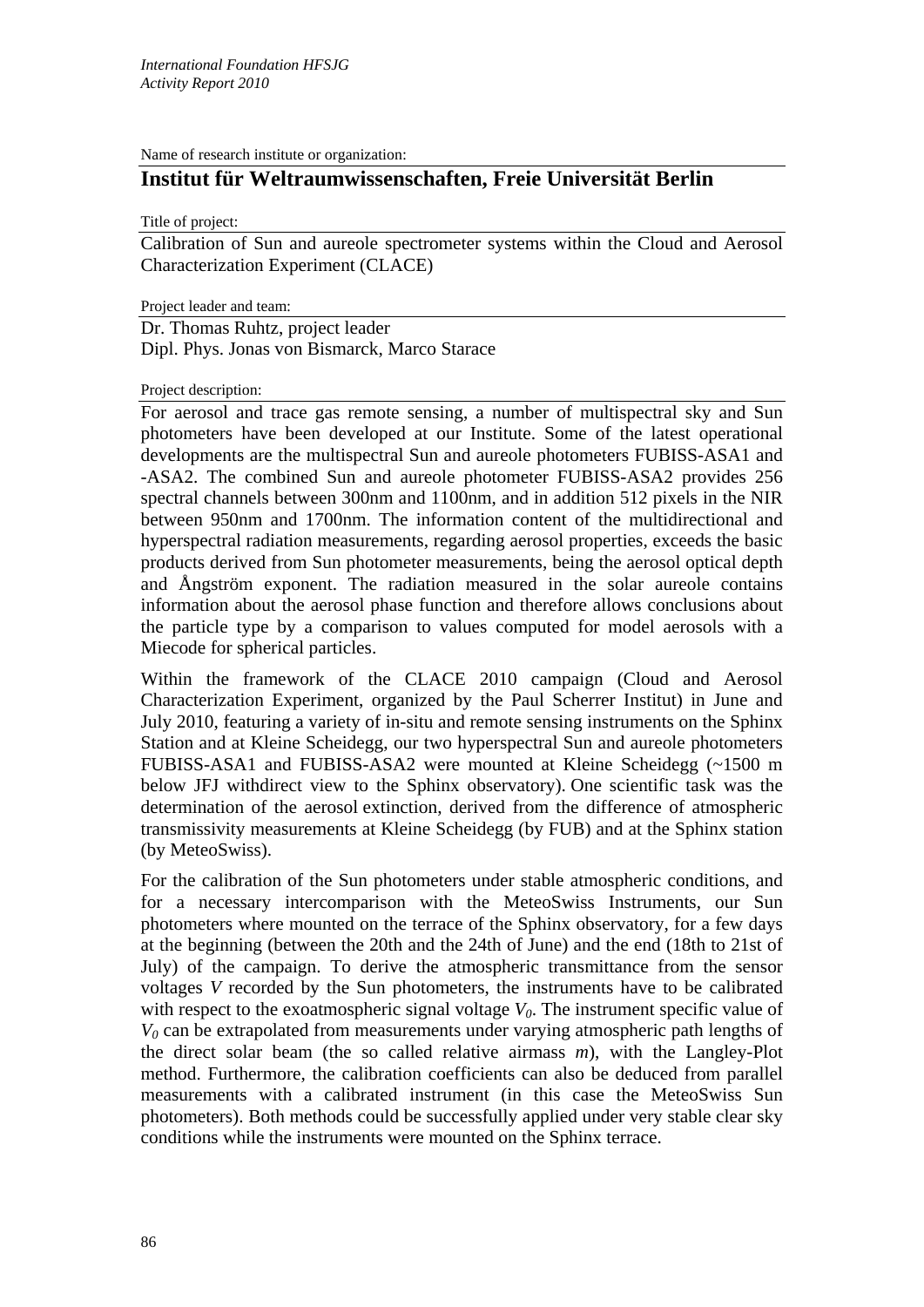

*The Sun photometers FUBISS-ASA2 (left) and FUBISS-ASA1 (right) during a Langley calibration measurement* 



*FUBISS-ASA2 Langley calibration plot for 500 nm* 



*The Sun photometers FUBISS-ASA1 and FUBISS-ASA2 (bottom left) next to the domed Sun phtotometer operated by MeteoSwiss* 



*Atmospheric transmittance derived from measure ments of FUBISS-ASA1 and the MeteoSwiss Sun photometer*